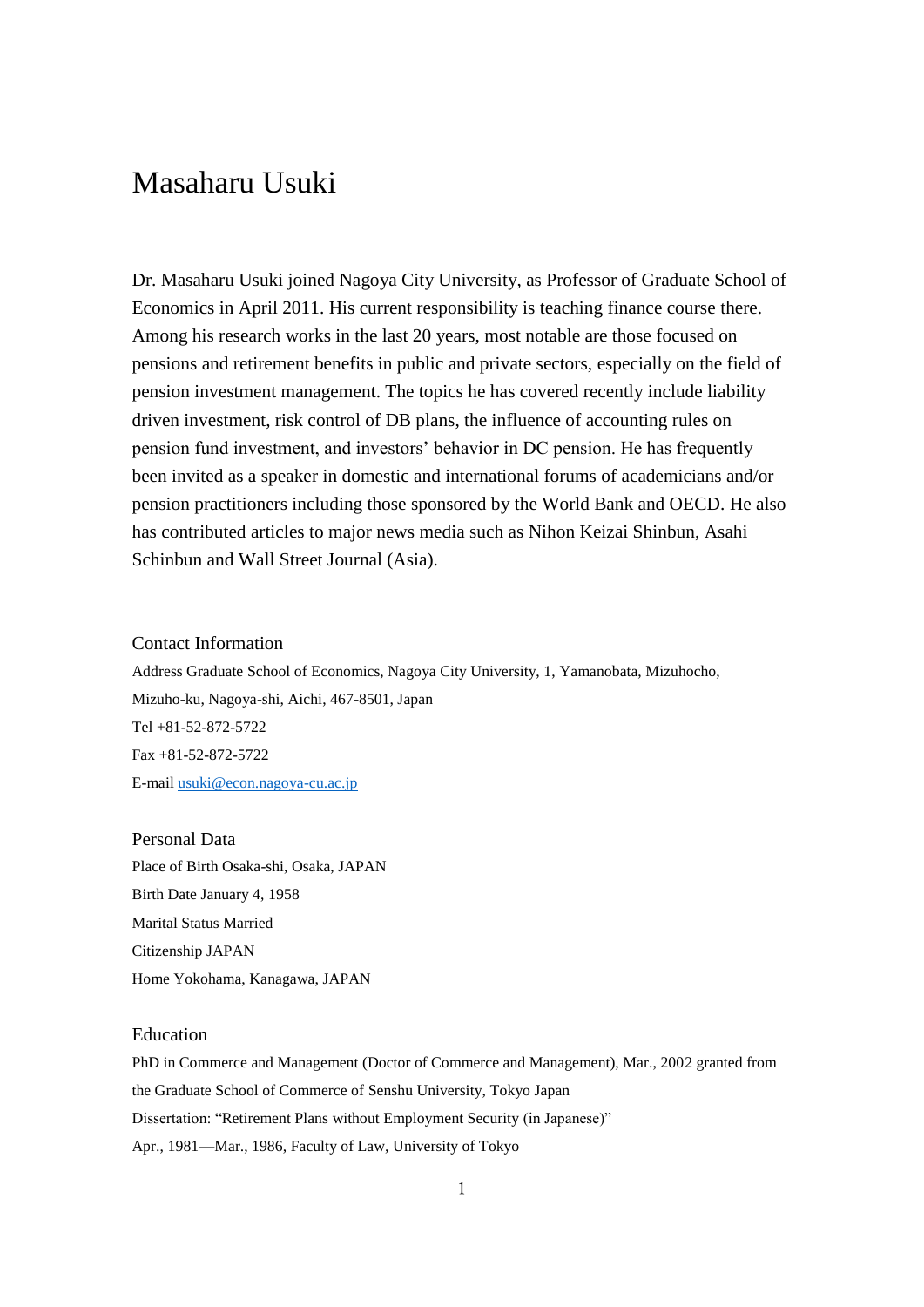BA in Laws (Bachelor of Law), Mar., 1981

### Academic Positions

Apr., 2011—Present Professor, Graduate School of Economics, Nagoya City University

Apr., 2008—Mar., 2012, Visiting Lecturer, Graduace School of Finance, Waseda University

Oct. ,2003---Mar., 2004, Visiting Professor, Graduate School of Economics, Senshu University

Mar.,.2003---Mar., 2008, Visiting Professor, Graduate School of International Accounting, Chuou University

Oct.,.2001---Mar., 2008, Visiting Professor, Graduate School of Business, International University of Japan

## Other Professional Positions

Oct.1998―Mar.,2011, Research Analyst, NLI Research Institute

Mar., 1981—Sept., 1998, Research Analyst, Long-Term Credit Bank of Japan

## Academic Associations Regular Members)

- ・Association of Behavioral Economics and Fiannce
- ・Japan Academic Society for Financial Planning
- ・The Japanese Association of Risk, Insurance and Pension
- ・Japan Society of Monetary Economics
- ・Nippon Finance Association

## Grants and Fellowship

Japan Society for the Promotion of the Science

• Grant-in-Aid for Scientific Researchh (C), Apr., 2016—Mar., 2019, #16K03774, JPY 3,380,000 (Principal Investigator: Masaharu Usuki).

• Grant-in-Aid for Scientific Research (C), Apr., 2012—Mar., 2016, #24530536, JPY 2,730,000

(Principal Investigator: Masaharu Usuki).

#### Ministry of Health Labor and Welfare

 $\cdot$  Apr., 2015—Mar., 2016, JPY 1,450,000

(Principal Investigator: Tomoki Kitamura).

・Apr., 2004—Mar., 2005, JPY 13,783,000

(Principal Investigator: Masaharu Usuki).

・Apr., 2002—Mar., 2004, JPY 11,400,000

(Principal Investigator: Masaharu Usuki).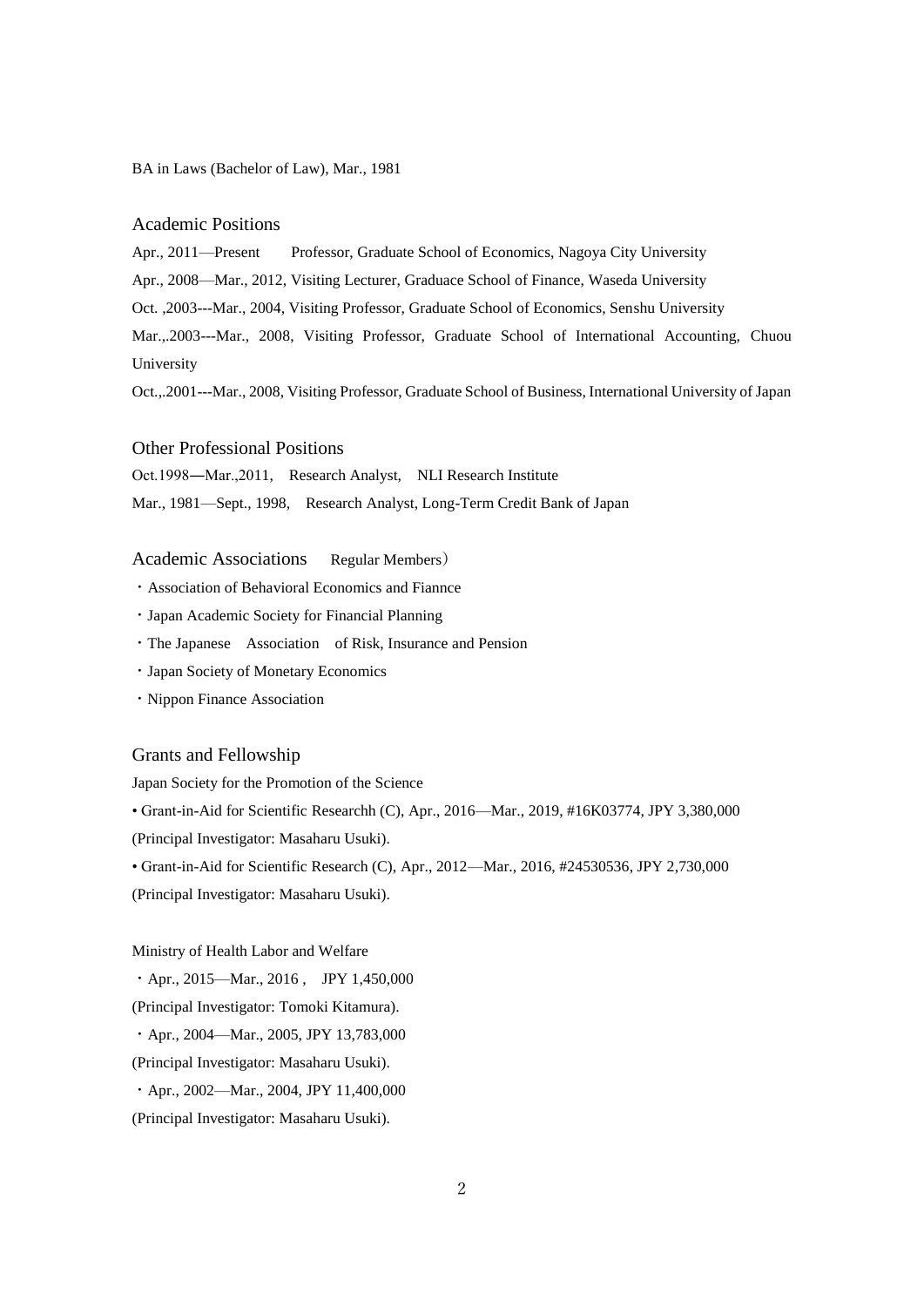Trust Companies Association of Japan Apr.,2016—Mar., 2019 JPY 500,000 (Principal Investigator: Masaharu Usuki).

# Major Fields of Interest

Pension Investment, Individual Portfolio Choice

# Record of Awards

- 1. Best Paper Award by Japan Academic Society for Financial Planning 2016 [FP Gakkai Saiyuushuuronnbunnshou] for "Optimal Asset Allocation for Defined Contribution Pension Plans on the Top of Earnings Related Public Pension Benefits [Kouteki Nenkinn ni Uwanosesareru Kakutei Kyoshutu Nenkinn no Saiteki Shisann Haibunn] (in Japanese)
- 2. Securities Analyst Journal Award 2008 [Shoukenn Anarisutto Jaanaru Shou] for "Can Liability Driven Investment Save Defined Benefit Plans? [LDI wa Kakutei Kyuufunenkinn wo Sukueruka] (in Japanese) , published May 2007,
- 3. Securities Analyst Journal Award 2000[Shoukenn Anarisuto Jaanaru Shou] for (with Susumu Sasaki) "Unfunded Pension Liabilities in Enterprises Adopted FAS87 and Their Stock Valuaion [FAS 87 Tekiyoukigyo ni Miru Taiskyokukyuufu no Tsumitate Fustoku to Kabushiki no Hyouka] (in Japanese) , published May 1999

# Academic Work (last 10 years)

Refereed Work

- 1. (with Tomoki Kitamura and Kunio Nakashima) "Saving Behavior of Middle- and Old-Aged Households after Retirement"[Intaigono Chuukounenn Kakeino Chochiku Doukou](in Japanese)," [Kinnyuu Keizai Kenkyu],No.42, Apr.2019
- 2. "Optimal Portfolio Hedging the Risk of Prices and Wage" [Bukka Chingin Hejjnotameno Saitekishisannhaibunn Shiron (in Japanese)," Securities Analyst Journal [Shoukenn Anarisuto Jaanaru], Vol.55. No.3, Mar., 2017
- 3. "Self-Responsibility and Paternalism in Defined Contribution Pension Plans, [KyoshutudateNenkinn ni Okeru Jikosekininn to Pataanarizumu] (in Japanese)," Risk and Insurance [Risuku to Hoken] Vol,8, Mar., 2012

## Non-refereed Work

- 1. "Tasks in the Futures of Occupational Pension Plans [Kigyounenkinnseido no Kadai to Shourai] (in Japanese)," Social Securities Weekly, [Shuukann Shakaihosho] No.3034, 142-145. Aug., 2019
- 2. "Dynamic or Fixed Asset Allocation—Defined Contribution Pension Plans on the Top of Public Pension